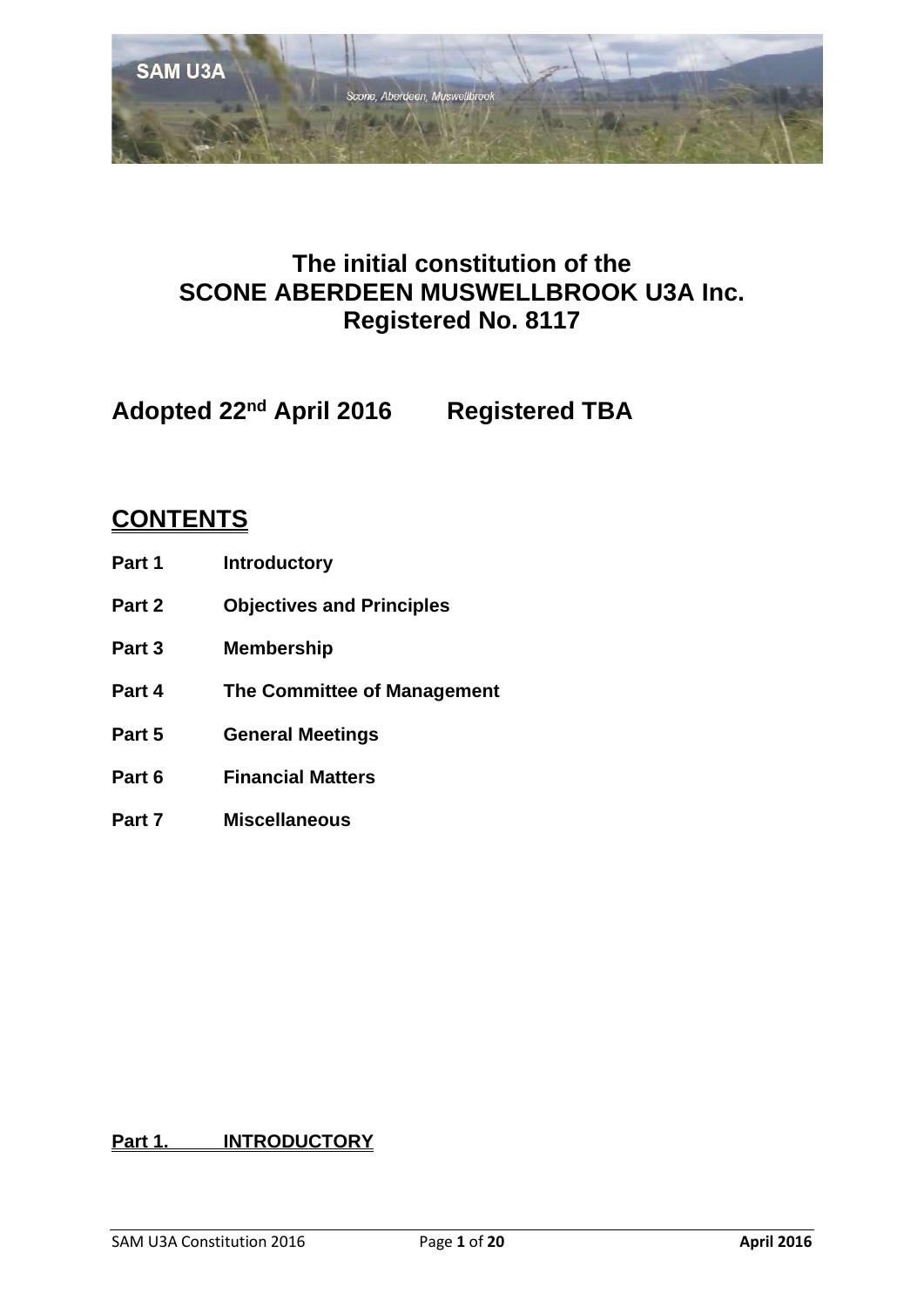# 1.1 **The initial Constitution**

The Scone Aberdeen MuswellbrookU3A Inc ("the Association") has applied to be incorporated in 2016, under the provisions of the *Associations Incorporation Act* 2009.

# 1.2 **Date of commencement of initial Constitution**

This initial Constitution comes into effect upon registration by the Registrar of Incorporated Associations.

#### 1.3 **Interpretation**

The Model Constitution applicable in New South Wales pursuant to the *Associations Incorporation Regulations 2010* from time to time shall be taken to apply in prescribed matters not explicitly addressed in this Constitution.

*The Committee* means the Committee of Management of the Association established under Part 4 of this Constitution.

*Electronically* or *electronic* in relation to the conduct of meetings means the use of technology that permits participation by and notice to members in different venues without the need to meet physically, and in the service of notices means notice given by electronic means.

*Member* or *members* means a member or members of the Association

*Secretary* means:

- (a) the person holding office under this constitution as secretary of the Association, or
- (b) if no such person holds that office, the public officer of the Association.

*General meeting* means any general meeting or special general meeting of the Association other than an annual general meeting.

the Act means the *Associations Incorporation Act 2009*.

the *Regulation* means the *Associations Incorporation Regulation 2010*.

*Director-General* means the Director-General of the Department of Services, Technology and Administration.

# **PART 2. OBJECTIVES AND PRINCIPLES**

- 2.1 The Objectives of the Association are:
	- a. To provide for mature aged people programs of learning activities for stimulation and development in their lives;
	- b. To create a community in which there is no distinction, in terms of membership, between those who teach and those who learn;
	- c. To operate in such ways that learning is pursued without reference to entry criteria, qualifications or assessment;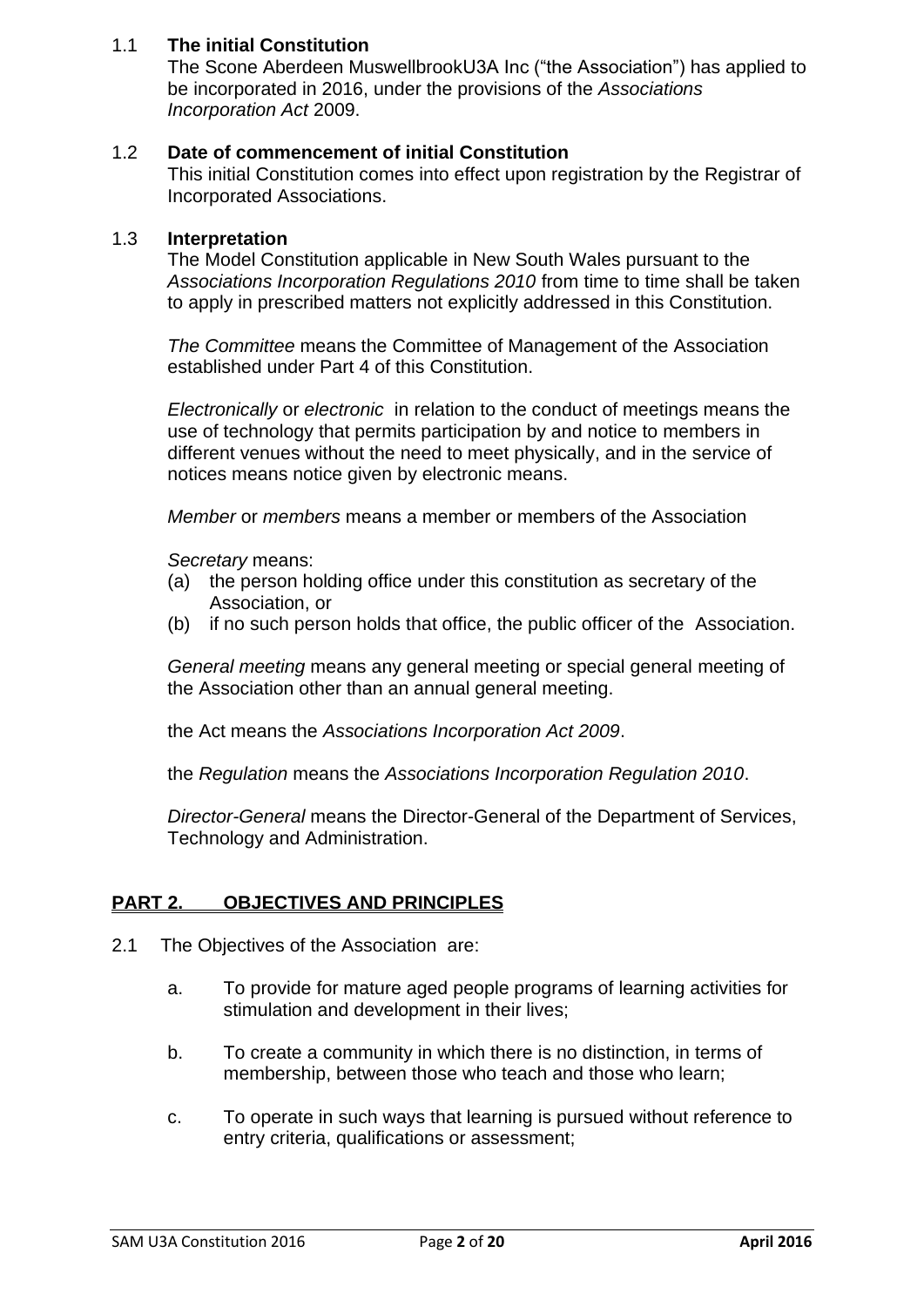- d. To provide a range of services which complement the learning program;
- e. To base the management of the Association on a caring, responsive and participatory environment;
- f. To foster appropriate social activities to augment the learning program;
- g. To liaise with other U3A Branches and the broader U3A movement;
- h. To do all such things and promote other activities conducive to the achievement of the above objectives.
- 2.2 The Association endorses the General Principles of the U3A movement (as adopted by the U3A Network NSW Inc) as set out in Appendix 1 of this Constitution.

*Interpretation:* The principle that the Association is to be at all times, nonpolitical and non-sectarian in its approach means that the Association will not be aligned with or promote any particular political party or religion, but does not mean that the Association may not discuss political or religious issues, nor does it preclude the right of the Association to make submissions to government or any government agency on matters of general concern to its members, or to apply for government grants generally available to the public, or to invite Members of Parliament, Councillors or religious leaders to speak on general issues of community interest.

# **PART 3. MEMBERSHIP**

# **3. Qualifications for membership**

- 3.1 Subject to these Rules, the members of the Association shall be comprised of financial members immediately prior to the adoption of this Constitution together with such other persons as are subsequently admitted to membership.
- 3.2 A person shall become a member on:
	- (a) completion of the membership application form in Appendix 2 or in any other form approved by the Committee from time to time; and
	- (b) payment of the appropriate fee to the Association.
- 3.3 Subject to Clause 5.2, payment of the whole of the membership fee, a member is financial until  $28<sup>*</sup>$  February in the following year.
- 3.4 On receipt of the completed application form and payment of the appropriate fee to the Association, the secretary must enter the member's name in the register of members.
- 3.5 Any person who is invited as a guest speaker, or is a member of another U3A Branch visiting the Association or who participates in a meeting of this Association in a voluntary capacity to assist in furthering the objectives of the Association, is deemed to be a temporary member for the duration of their attendance at any class activity or other meeting of the Association, but shall have no voting rights.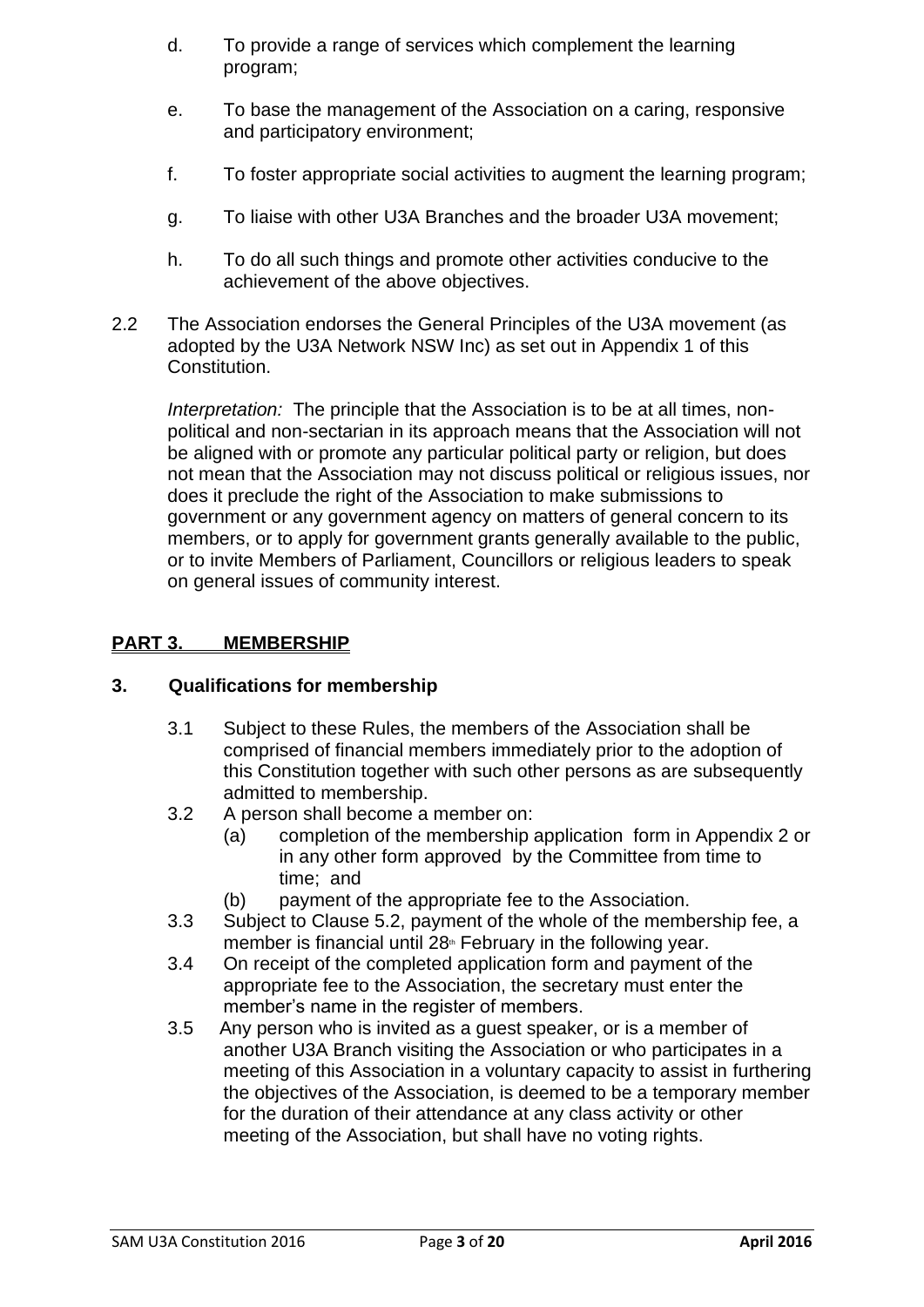# **4 Register of members**

- 4.1 The Committee of the Association is responsible to establish and maintain a register of members specifying the name and postal or residential address of each person who is a member together with the date on which the person became a member.
- 4.2. The register of members must be kept in New South Wales:
	- (a) at the main premises of the Association, or

(b) if the Association has no premises, at the secretary's address. A true electronic copy of the register may be maintained for the purposes of the following sub-sections.

- 4.3. The register of members must be available for inspection, free of charge, by any member at any reasonable hour.
- 4.4 A member may obtain a copy of any part of the register on payment of a fee of not more than \$1 for each page copied or electronically at no charge.
- 4.5 If a member requests that any information contained on the register about the member (other than the member's name) not be available for inspection, then that information must not be made available for inspection.
- 4.6 A member must not use information about a person obtained from the register to contact or send material to the person, other than for:
	- (a) the purposes of sending the person a newsletter, a notice in respect of a meeting or other event, or other material relating to the Association, or
	- (b) any other purpose necessary to comply with a requirement of the Act or the Regulation.

# **5. Fees and subscriptions**

- 5.1 The Committee may determine categories of membership, and shall set the fees payable for each category of membership.
- 5.2 Ordinarily, there shall be an annual fee payable by  $28<sup>th</sup>$  February in each calendar year, or upon such later date as a new member completes the membership application. If payment is not made by that date, the member is deemed to be unfinancial.

# **6. Membership entitlements not transferable**

A right, privilege or obligation which a person has by reason of being a member:

- (a) is not capable of being transferred or transmitted to another person, and
- (b) terminates on cessation of the person's membership.

# **7. Members' liabilities**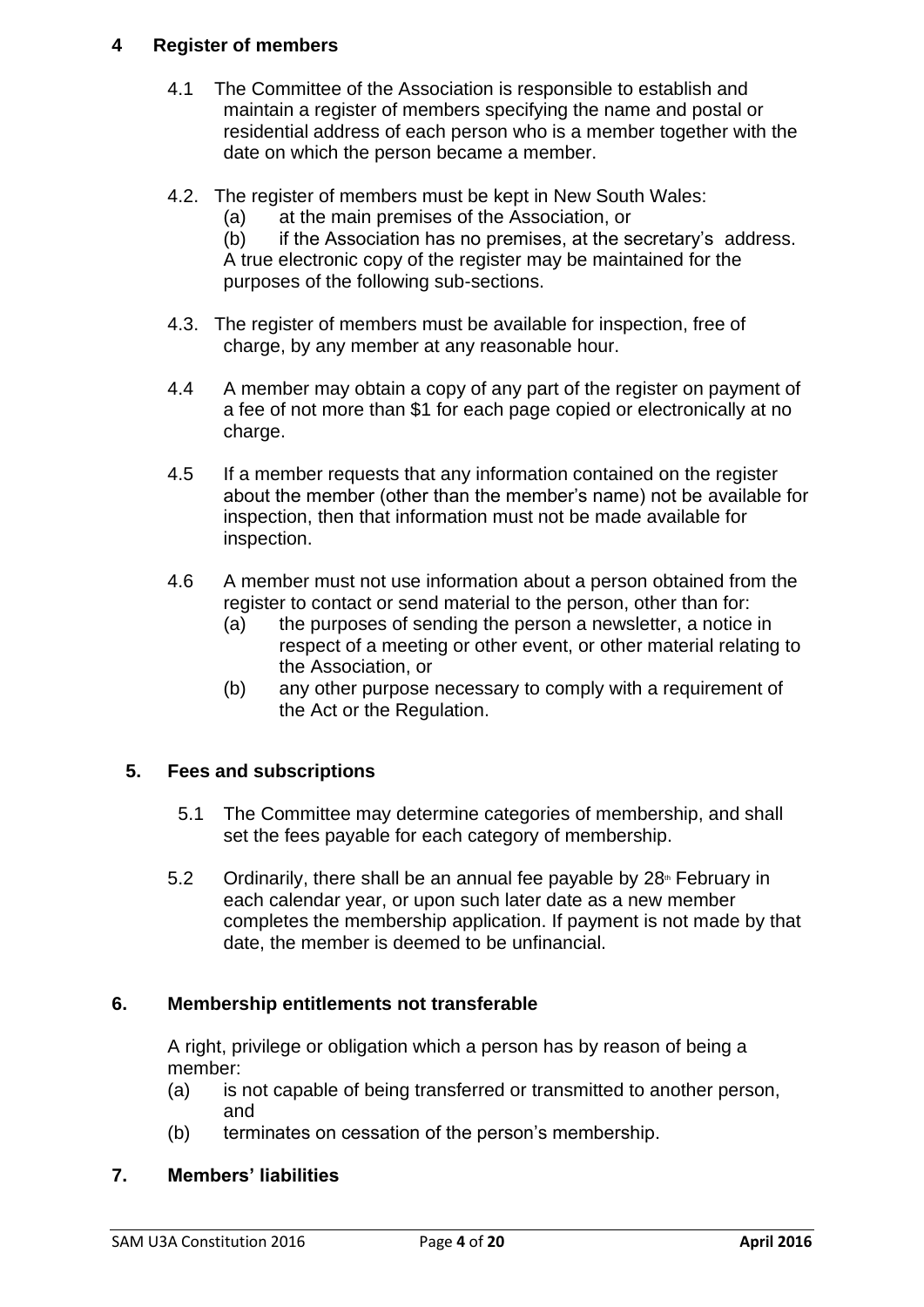The liability of a member to contribute towards the payment of the debts and liabilities of the Association or the costs, charges and expenses of the winding up of the Association is limited to the amount, if any, unpaid by the member in respect of membership of the Association as required by clause 5.

# **8. Cessation of membership**

A person ceases to be a member if the person:

- (a) dies, or
- (b) resigns membership, or
- (c) is expelled from the Association, or
- (d) fails to pay the membership fee under clause 5.2 on the date it was required to be paid.

# **9 Resignation of membership**

- 9.1 A member may resign from membership of the Association by giving to the secretary written notice of the member's intention to resign and, upon receipt of the notice by the secretary, the member ceases to be a member.
- 9.2 In every case where a member ceases to hold membership, the secretary must make an appropriate entry in the register of members recording the date on which the member ceased to be a member.

#### **10 Resolution of disputes**

- 10.1 A dispute between a member and another member (in their capacity as members), or a dispute between a member or members and the Association, are to be referred to a community justice centre for mediation under the *Community Justice Centres Act 1983* or to a mutually accepted independent mediator.
- 10.2 If a dispute is not resolved by mediation within 3 months of the referral to a community justice centre or independent mediator, the dispute is to be referred to arbitration.
- 10.3 The *Commercial Arbitration Act 1984* applies to any such dispute referred to arbitration.
- 10.4 In the event of any dispute between members or between a member and the Association, the Committee decision as to the interpretation of any clause of this Constitution is final.

# **11 Disciplining of members**

11.1 A complaint may be made to the Committee by any person that a member of the association: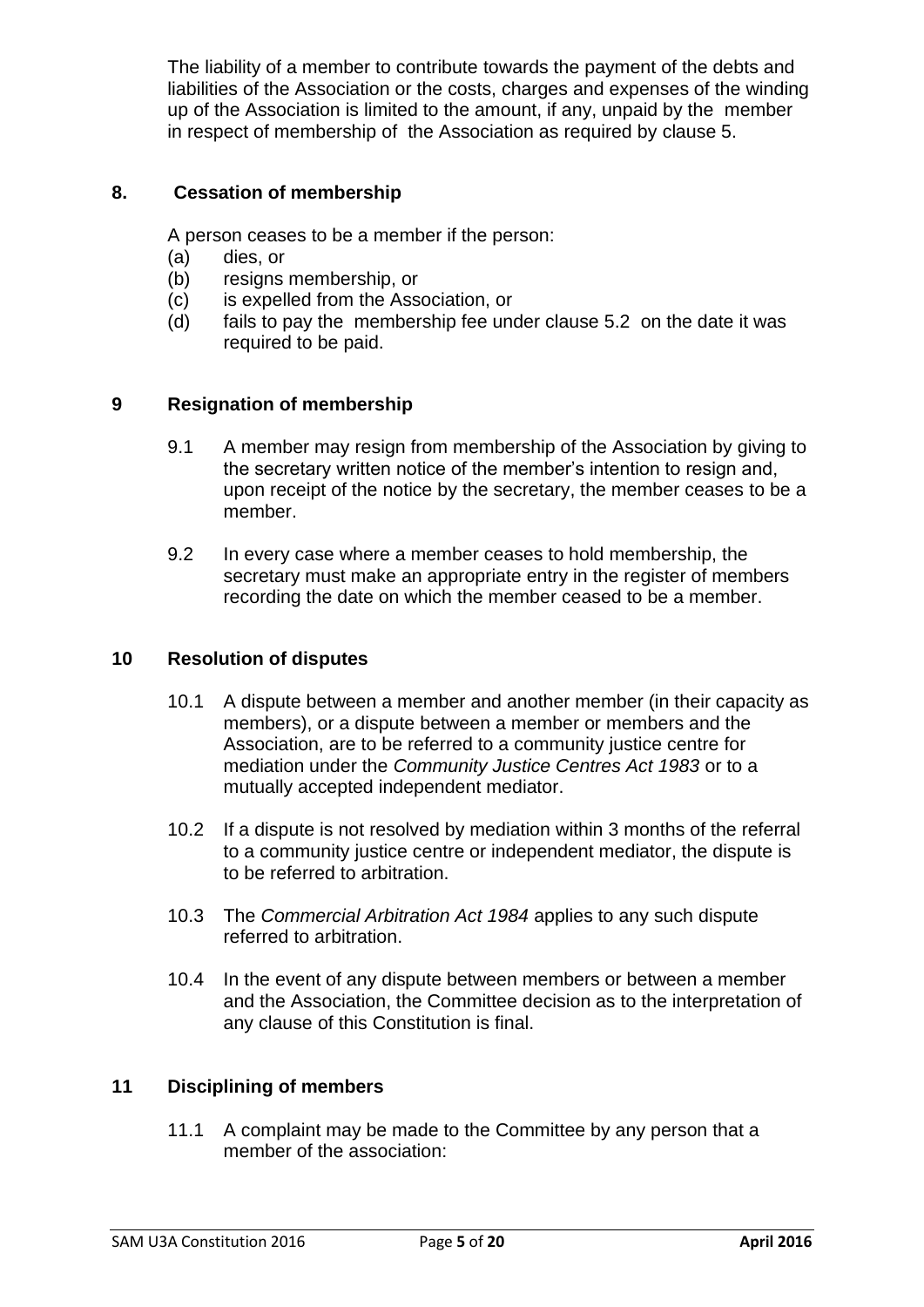- (a) has refused or neglected to comply with a provision or provisions of this constitution, or
- (b) has wilfully acted in a manner prejudicial to the interests of the association.
- 11.2 The Committee may refuse to deal with a complaint if it considers the complaint to be trivial or vexatious in nature.
- 11.3 If the Committee decides to deal with the complaint, the committee:
	- (a) must cause notice of the complaint to be served on the member concerned, and
	- (b) must give the member at least 14 days from the time the notice is served within which to make submissions to the committee in connection with the complaint, and
	- (c) must take into consideration any submissions made by the member in connection with the complaint.
- 11.4 The committee may, by resolution, expel the member from the Association or suspend the member from membership of the Association if, after considering the complaint and any submissions made in connection with the complaint, it is satisfied that the facts alleged in the complaint have been proved and the expulsion or suspension is warranted in the circumstances.
- 11.5 If the Committee expels or suspends a member, the secretary must, within 7 days after the action is taken, give written notice to the member of the action taken, of the reasons given by the Committee for having taken that action, and of the member's right of appeal under clause 12.
- 11.6 The expulsion or suspension does not take effect:
	- (a) until the expiration of the period within which the member is entitled to appeal against the resolution concerned, or
	- (b) if within that period the member exercises the right of appeal, unless and until the association confirms the resolution under clause 12, whichever is the later.

# **12 Right of appeal of disciplined member**

- 12.1 A member may appeal to the Association in general meeting against a resolution of the Committee under clause 11, within 7 days after notice of the resolution is served on the member, by lodging with the secretary a notice to that effect.
- 12.2 The notice may, but need not, be accompanied by a statement of the grounds on which the member intends to rely for the purposes of the appeal.
- 12.3 On receipt of a notice from a member under subclause 12.1, the secretary must notify the Committee which is to convene a general meeting of the Association to be held within 28 days after the date on which the secretary received the notice.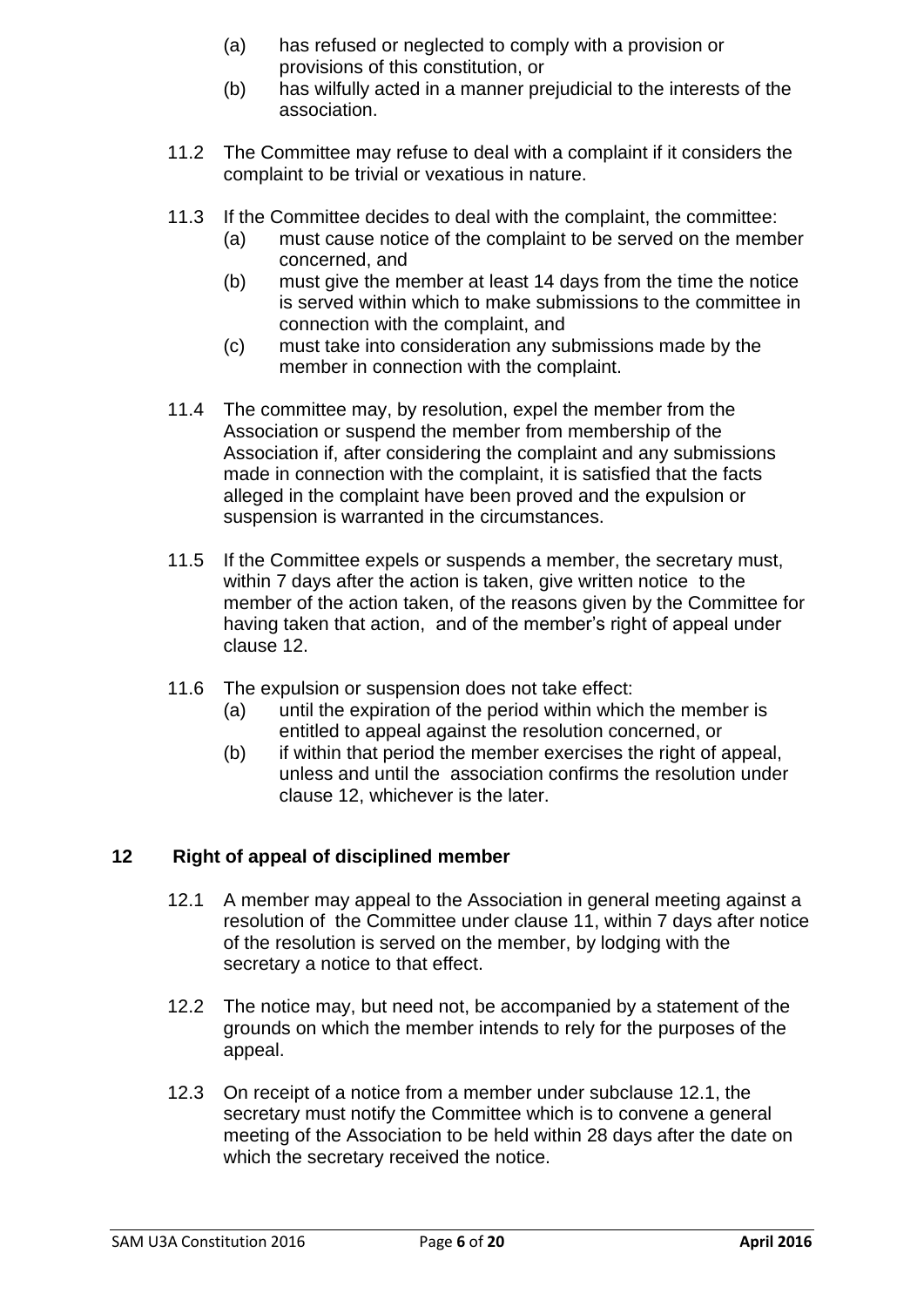- 12.4 At a general meeting of the Association convened under subclause  $12.3:$ 
	- (a) no business other than the question of the appeal is to be transacted, and
	- (b) the Committee and the member must be given the opportunity to state their respective cases orally or in writing, or both, and
	- (c) the members present are to vote by secret ballot on the question of whether the resolution should be confirmed or revoked.
- 12.5 The appeal is to be determined by a simple majority of votes cast by members of the Association.

# **PART 4. THE COMMITTEE OF MANAGEMENT**

# **13. Powers of the Committee**

Subject to the Act, the Regulation and this constitution and to any resolution passed by the Association in general meeting, the Committee:

- (a) is to control and manage the affairs of the Association, and
- (b) may exercise all such functions as may be exercised by the Association, OTHER THAN those functions that are required by this constitution to be exercised by a general meeting of members of the Association, and
- (c) has power to perform all such acts and do all such things as appear to the Committee to be necessary or desirable for the proper management of the affairs of the Association.

# **14. Constitution and Membership of the Committee**

- 14.1 The total number of Committee members is to be 7.
- 14.2 The Committee is to consist of the following persons, elected at an annual general meeting of the association:
	- (a) The President
	- (b) The Vice-President
	- (c) The Secretary
	- (d) The Treasurer
	- (e) The Publicity Officers (3), being one for each of Scone, Aberdeen and Muswellbrook, if not elected above, providing that a nomination is received for each of the above towns
	- (f) and such additional committee members as may be considered necessary by members attending the annual general meeting, subject to Clause 14.1.
- 14.3 Each member of the Committee shall hold office until the conclusion of the annual general meeting following the date of the member's election, but is eligible for re-election.
- 14.4 The Committee may co-opt additional members to the Committee for specific purposes to further the objects of the Association, for the period necessary to achieve that purpose, not continuing beyond the next annual general meeting.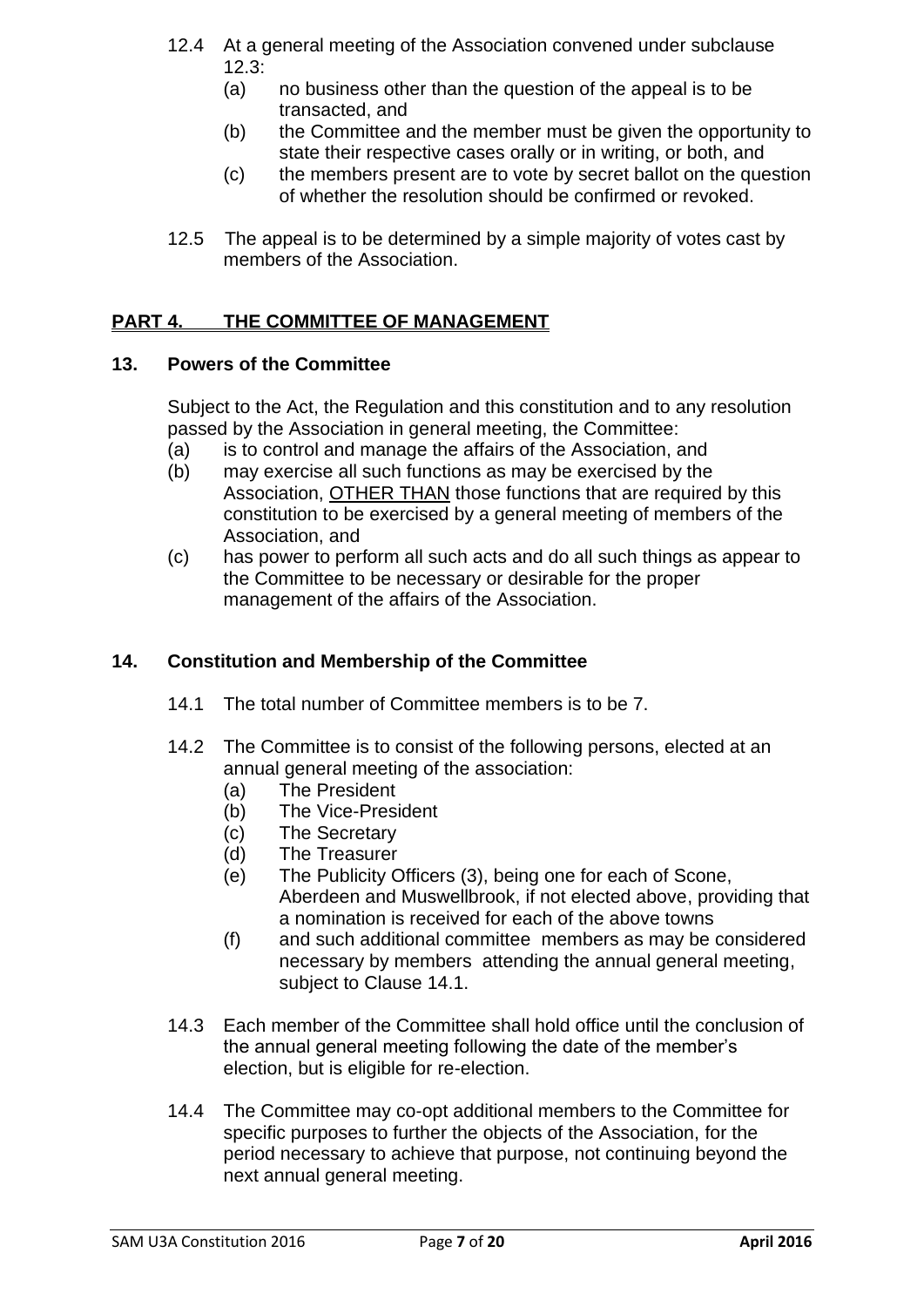# **15 Election of committee members**

- 15.1 Nominations of candidates for election as ordinary Committee members:
	- (a) must be made in writing, signed by 2 financial members of the Association and accompanied by the written consent of the candidate (which may be endorsed on the nominations form ) and
	- (b) must be delivered to the secretary at least 7 days before the date fixed for the holding of the annual general meeting at which the election is to take place.
- 15.2 If insufficient nominations are received to fill all vacancies on the Committee, further nominations may be received at the annual general meeting.
- 15.3 If insufficient further nominations are received, any vacant positions remaining on the Committee are taken to be casual vacancies.
- 15.4 Subject to Clause 14.2 in respect to committee members, a ballot is to be held for each position.
- 15.5 The ballot for the election of the Committee is to be conducted at the annual general meeting in such usual and proper manner as the Committee may direct.
- 15.6 A person nominated as a candidate for election as an ordinary committee member of the Association must be a financial member of the Association.

# **16 Secretary**

- 16.1 The secretary of the Association must, as soon as practicable after being appointed as Secretary, lodge notice with the Association of his or her address.
- 16.2 It is the duty of the secretary to ensure that minutes are kept of:
	- (a) all appointments of office-bearers and members of the Committee, and
	- (b) the names of members of the Committee present at a Committee meeting or a general meeting, and
	- (c) all proceedings at Committee meetings and general meetings.
- 16.3 Minutes of proceedings at a meeting must be signed by the chairperson of the meeting or by the chairperson of the next succeeding meeting.
- 16.4 The secretary shall maintain a register of members of the Committee showing name, address, and the dates of commencement and cessation of membership of the Committee

#### **17 Treasurer**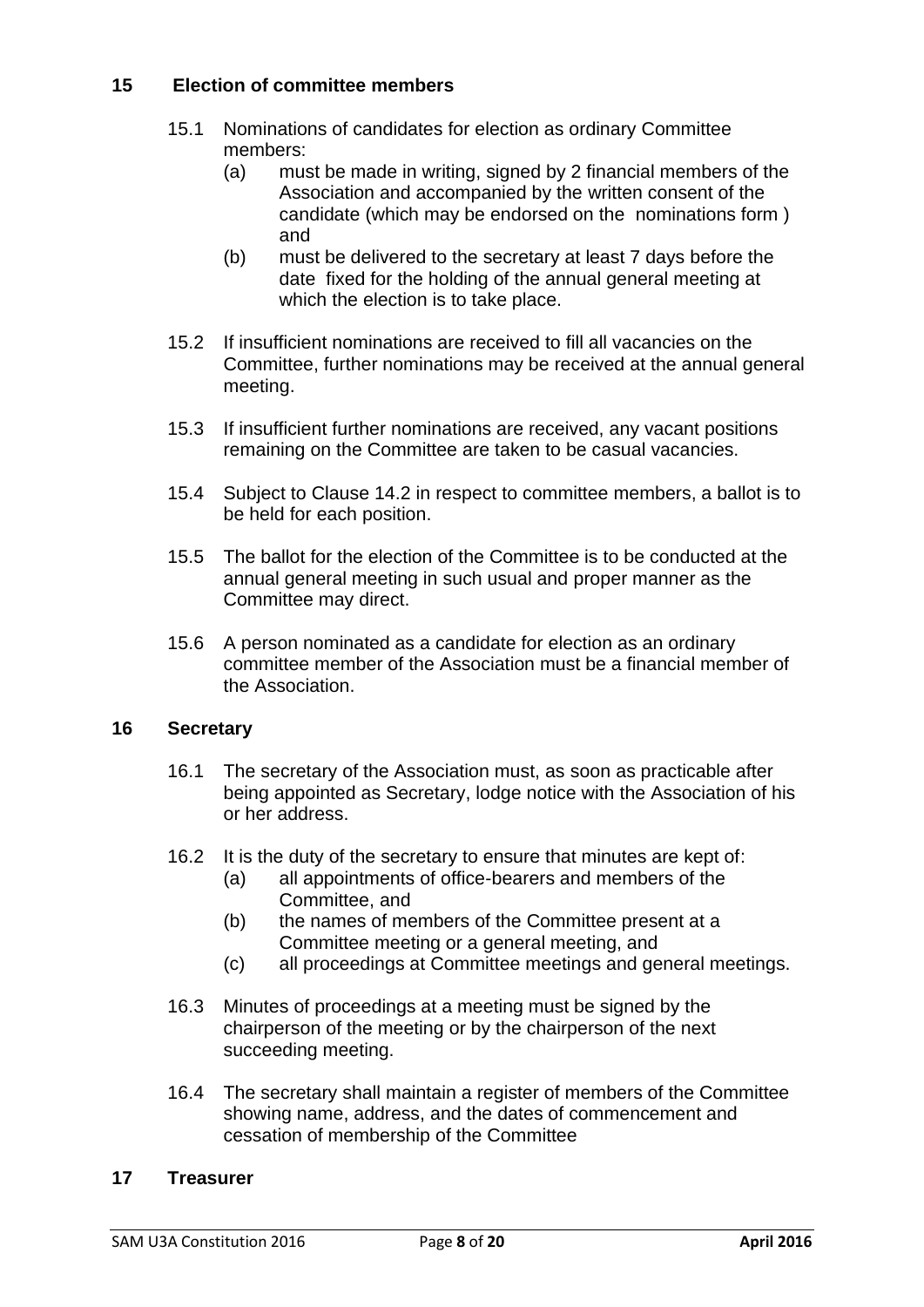- 17.1 It is the duty of the treasurer of the Association to ensure that:
	- (a) all money due to the Association is collected and received and that all payments authorised by the Association are made, and
	- (b) correct books and accounts are kept showing the financial affairs of the Association, including full details of all receipts and expenditure connected with the activities of the Association.
- 17.2 The books and accounting records of the Association shall be held in the custody and control of the Treasurer.

# **18 Casual vacancies**

- 18.1 In the event of a casual vacancy occurring in the membership of the Committee, it may appoint a member of the association to fill the vacancy and the member so appointed is to hold office, subject to this constitution, until the conclusion of the annual general meeting next following the date of the appointment.
- 18.2 A casual vacancy in the office of a member of the Committee occurs if the member:
	- (a) dies, or
	- (b) ceases to be a member of the Association, or
	- (c) becomes an insolvent under administration within the meaning of the *Corporations Act 2001* of the Commonwealth, or
	- (d) resigns from office by notice in writing given to the secretary, or
	- (e) is removed from office under clause 19, or
	- (f) becomes a mentally incapacitated person, or
	- (g) is absent without the consent of the Committee from 3 consecutive meetings of the committee, or
	- (h) is convicted of an offence involving fraud or dishonesty for which the maximum penalty on conviction is imprisonment for not less than 3 months, or
	- (i) is prohibited from being a director of a company under Part 2D.6 (Disqualification from managing corporations) of the *Corporations Act 2001* of the Commonwealth.

# **19 Removal of Committee members**

- 19.1 The Association in general meeting may by resolution remove any member of the Committee from that office before the expiration of the member's term of office and may by resolution appoint another person to hold office until the expiration of the term of office of the member so removed.
- 19.2 If a member of the Committee, to whom a proposed resolution referred to in subclause 19.1 relates, makes representations in writing to the secretary or president (not exceeding a reasonable length) and requests that the representations be notified to the members of the Association, the secretary or the president may send a copy of the representations to each member of the Association or, if the representations are not so sent, the member is entitled to require that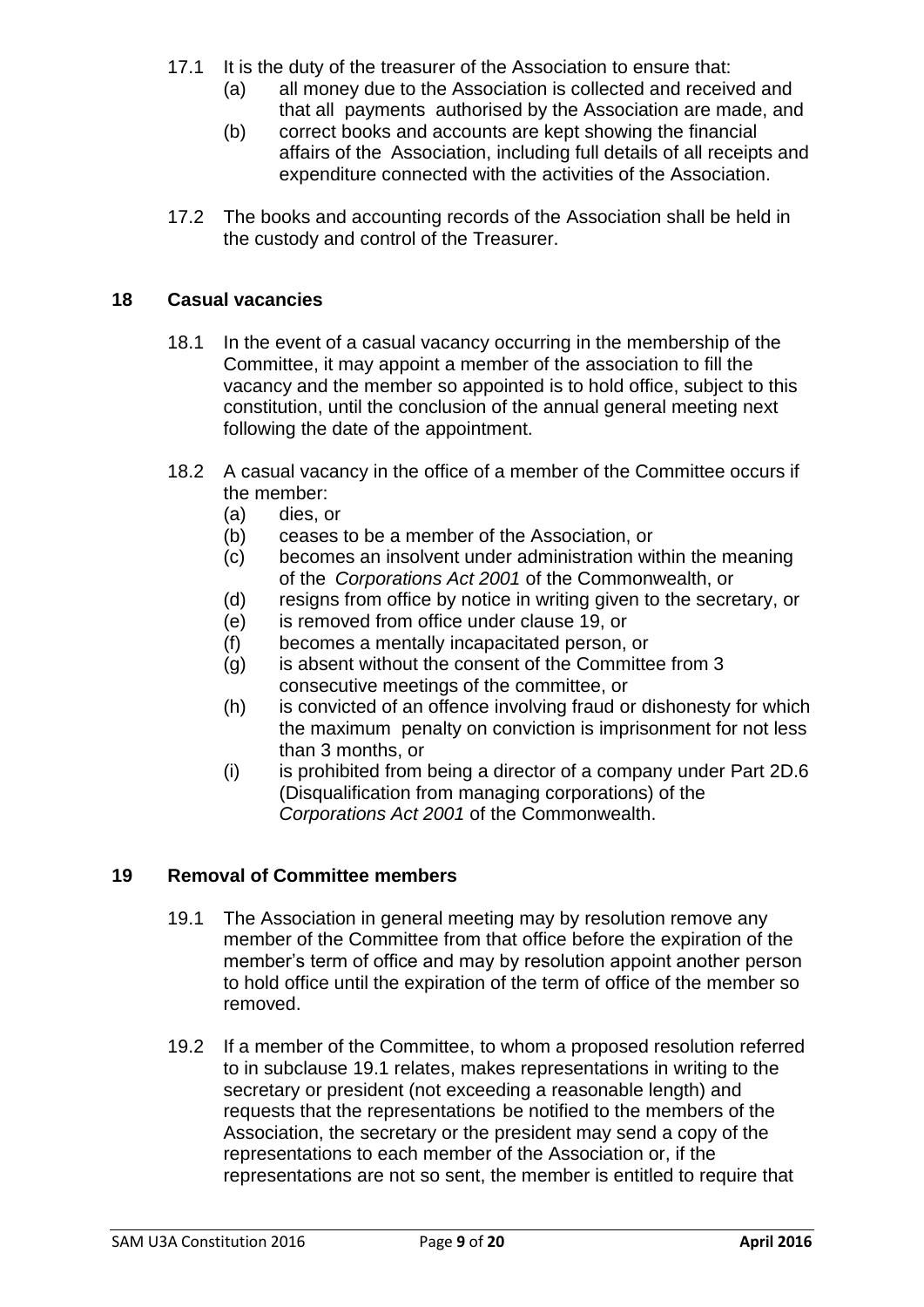the representations be read out at the meeting at which the resolution is considered.

#### **20 Committee meetings and quorum**

- 20.1 The Committee must meet at least 3 times in each period of 12 months at such place and time as the Committee may determine.
- 20.2 Additional meetings of the Committee may be convened by the president or by any two members of the Committee by request delivered to the secretary and stating the business to be considered at the meeting.
- 20.3 The secretary must give oral or written notice of a meeting of the Committee to each member of the Committee at least 48 hours (or such other period as may be unanimously agreed on by the Committee ) before the time appointed for the holding of the meeting.
- 20.4 Notice of a meeting given under subclause 20.3 must specify the general nature of the business to be transacted at the meeting and no business other than that business is to be transacted at the meeting, except business which the Committee members present at the meeting unanimously agree to treat as urgent business.
- 20.5 Any 3 members of the Committee constitute a quorum for the transaction of the business of a meeting of the Committee.
- 20.6 No business is to be transacted by the Committee unless a quorum is present and if, within half an hour of the time appointed for the meeting, a quorum is not present, the meeting is to stand adjourned to the same place and to a time and date to be fixed by those present, being not less than 48 hours after the meeting so adjourned.
- 20.7 If at the adjourned meeting a quorum is not present within half an hour of the time appointed for the meeting, the meeting is to be dissolved.
- 20.8 At a meeting of the Committee:
	- (a) the president or, in the president's absence, the vice-president is to preside, or
	- (b) if the president and the vice-president are absent or unwilling to act, one of the remaining members of the Committee may be chosen to preside by the members present at the meeting .
- 20.9 Committee meetings may be conducted electronically, for which the Committee must develop appropriate procedures to enable discussion and voting to be conducted.

# **21 Delegation by Committee to sub-committees**

#### **21.1 The Executive Committee**

21.1.1. The President, Vice-President, Secretary and Treasurer shall comprise the Executive Committee, which may meet during intervals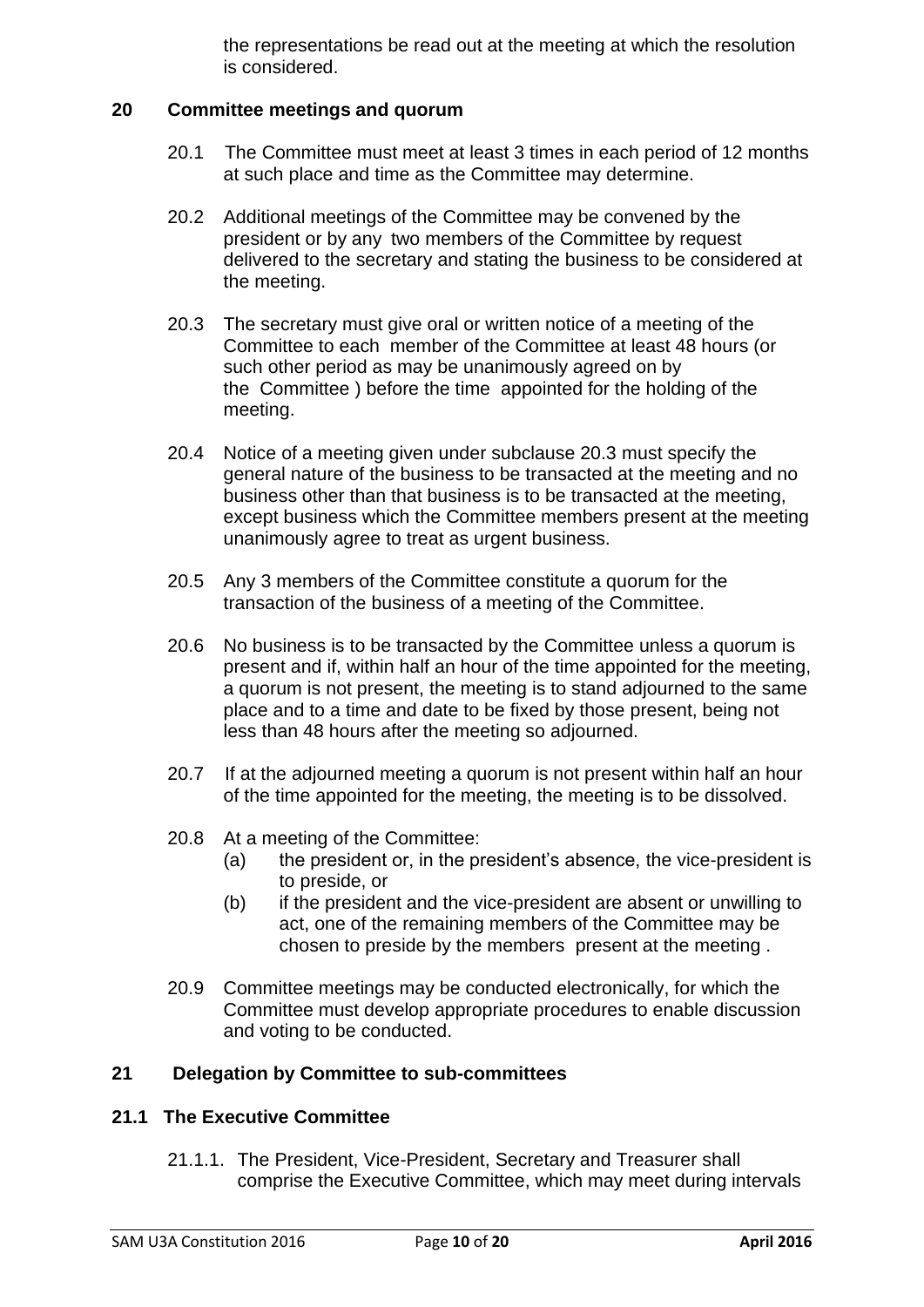between Committee meetings to make decisions on matters of urgency connected with the management of the affairs of the Association, and if it does so, shall report on that action to the next meeting of the Committee.

- 21.1.2. The Executive Committee may exercise the powers of the Committee, OTHER THAN the following:
	- (a) to commit the Association to any expense exceeding \$ 200 or such other amount as a Committee meeting may resolve;
	- (b) to rescind a resolution passed by the Committee or by a general meeting;
	- (c) to exercise a function only exercisable by the Committee under any law.
- 21.1.3. Three members of the Executive Committee constitute a quorum of that committee.
- 21.1.4. Executive Committee meetings may be conducted electronically
- 21.1.5. Minutes of Executive meetings shall be kept and circulated to members of the Committee within 14 days of the Executive subcommittee meeting.

# **21.2 Sub-committees and working parties**

- 21.2.1. The Committee may appoint sub-committees and working parties to assist the Committee, either as
	- (a) on-going sub-committees with specific terms of reference and delegations to monitor and manage matters; or
	- (b) as ad hoc working parties to investigate and/or manage specific issues and report and make recommendations to the Committee.
- 21.2.2. Each such sub-committee or working party shall be convened and chaired by a member of the Committee, and may include persons who are individual financial members of the Association but are not members of the Committee.
- 21.2.3. Where a sub-committee or working party makes decisions in accordance with policy determined by the Committee, it shall submit a report to the Committee. In other cases, where a decision is not in accord with established policy, or if there is no policy, it shall be referred to the Committee for approval before acting upon it.
- 21.2.4. The Committee may appoint individuals who are financial members of the Association but who are not members of the Committee, to carry out specified service functions on behalf of the association Such individual members will be accountable to the Committee through a designated member of the Committee, who will present reports and recommendations on their behalf.
- 21.2.5. The Committee may at any time and without giving reasons revoke the appointment of any sub-committee or working party appointed under this part.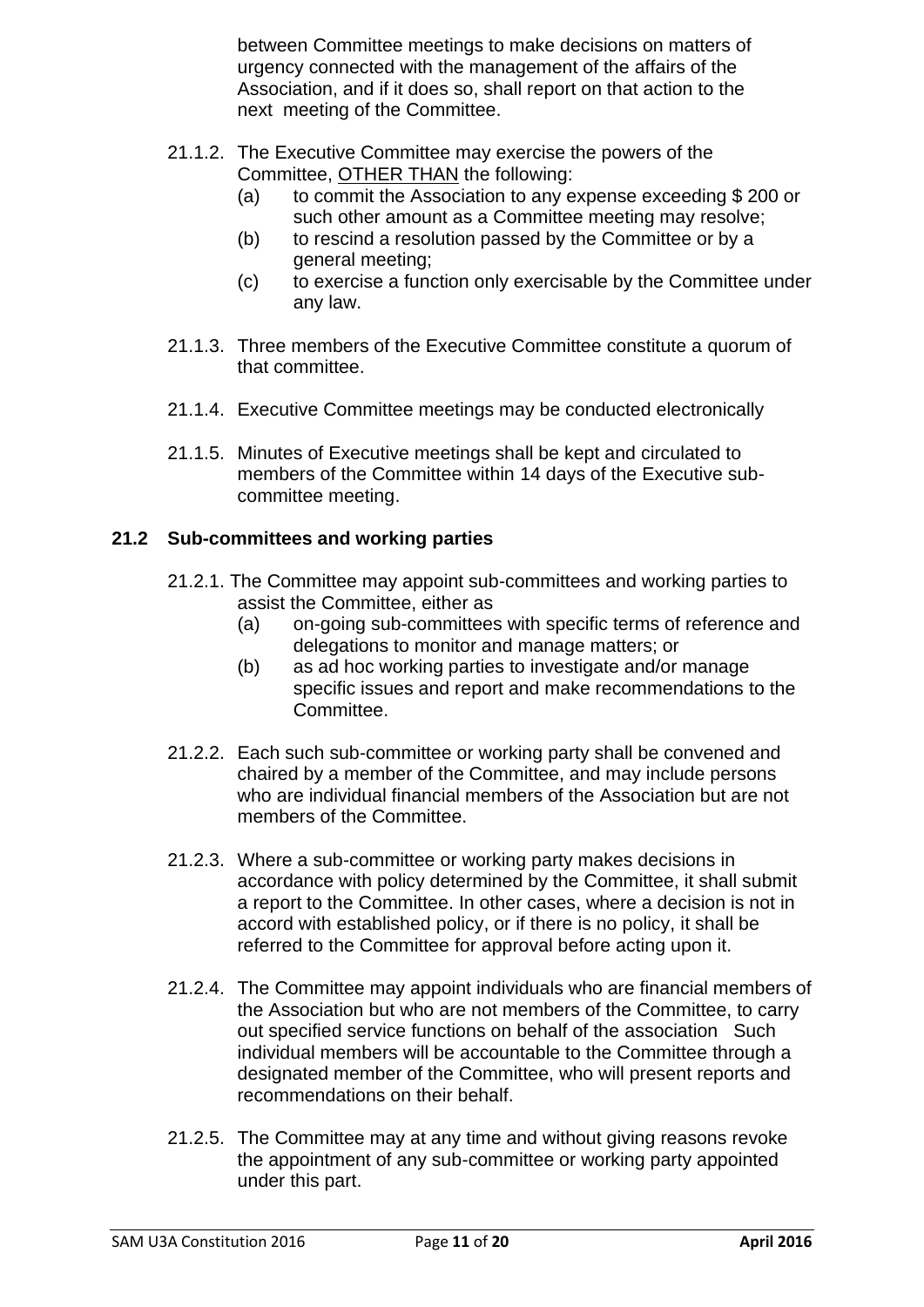# **21.3 Special Interest groups and other educational activities**

- 21.3.1 The Committee may approve the establishment of special interest groups, classes, or courses ("the activity") to conduct the educational and social programs of the Association,
- 21.3.2 At the commencement of the activity, the participants shall appoint a convenor or co-ordinator and a deputy convenor or co-ordinator. The convenor or co-ordinator must liaise with the Committee or its nominated representative on matters relevant to the conduct of the activity.
- 21.3.3 The Convenor or co-ordinator shall maintain an attendance roll at each meeting of the activity.
- 21.3.4. Special interest groups, classes and courses may adopt informal procedures and processes to make decisions concerning the conduct of the activity.
- 21.3.5 Having regard to Clause 2.1(e), and Objective of the Association, it is understood that the activity is owned by its participants and the voice of each member attending is entitled to be heard and respected.

# **22 Voting and decisions**

- 22.1 Questions arising at a meeting of the Committee or of any subcommittee appointed by the Committee may be made by consensus or by a simple majority vote, as determined at the meeting. Voting may be on the voices or by a show of hands.
- 22.2 Each member present at a meeting of the committee or of any subcommittee appointed by the committee (including the person presiding at the meeting) is entitled to one vote but, in the event of an equality of votes on any question, the person presiding may exercise a second or casting vote.
- 22.3 Subject to subclause 20.5, the committee may act despite any vacancy on the Committee.
- 22.4 Any act or thing done or suffered, or purporting to have been done or suffered, by the Committee or by a sub-committee appointed by the Committee, is valid and effectual despite any defect that may afterwards be discovered in the appointment or qualification of any member of the Committee or sub-committee.

# **PART 5. GENERAL MEETINGS**

# **23 Annual General Meetings**

23.1 The Association must hold its first annual general meeting within 18 months after its registration under the Act.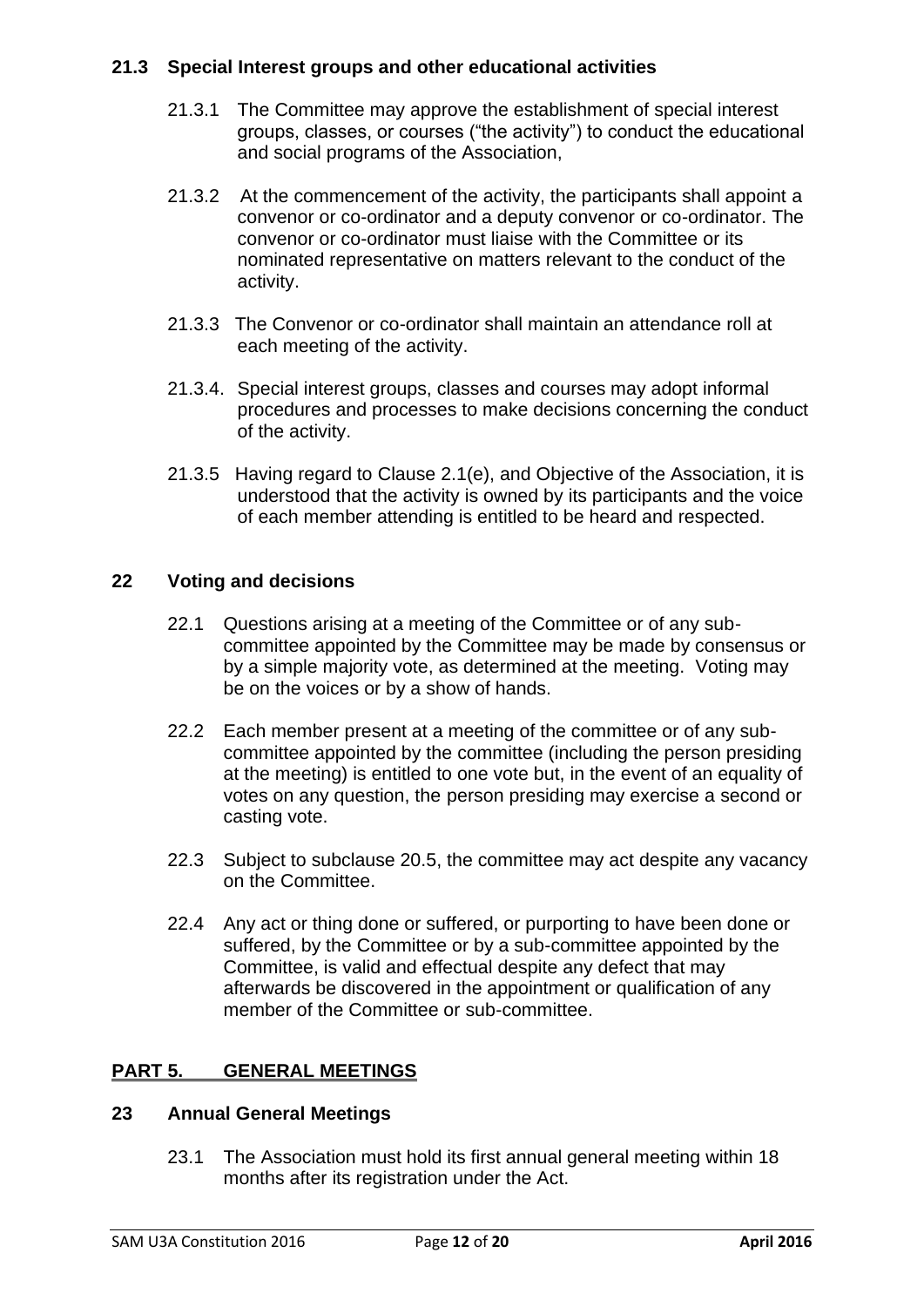- 23.2 The Association must hold its annual general meetings:
	- (a) within 6 months after the close of the Association's financial year, or
	- (b) within such later time as may be allowed by the Director-General or prescribed by the Regulation.
- 23.3 The annual general meeting of the Association is, subject to the Act and to clauses 23.1 and 23.2, to be convened on such date and at such place and time as the Committee thinks fit.
- 23.4 In addition to any other business which may be transacted at an annual general meeting, the business of an annual general meeting is to include the following:
	- (a) to confirm the minutes of the last preceding annual general meeting and of any special general meeting held since that meeting,
	- (b) to receive from the Committee reports on the activities of the Association during the last preceding financial year,
	- (c) to elect office-bearers of the Association and ordinary committee members, and
	- (d) to receive and consider any financial statement or report required to be submitted to members under the Act.
- 23.5 An annual general meeting must be specified as such in the notice convening it.

# **24 Other general meetings**

- 24.1 The Committee may, whenever it thinks fit, convene a general meeting of the Association.
- 24.2 The Committee must, on the requisition in writing of at least 5 per cent of the total number of members, convene a general meeting of the Association.
- 24.3 A requisition of members for a general meeting:
	- (a) must state the purpose or purposes of the meeting, and
	- (b) must be signed by the members making the requisition, and
	- (c) must be lodged with the secretary, and
	- (d) may consist of several documents in a similar form, each signed by one or more of the members making the requisition.
- 24.4 If the Committee fails to convene a general meeting to be held within 1 month after that date on which a requisition of members for the meeting is lodged with the secretary, any one or more of the members who made the requisition may convene a general meeting to be held not later than 3 months after that date.
- 24.5 A general meeting convened by a member or members as referred to in subclause 24.4 must be convened as nearly as is practicable in the same manner as general meetings are convened by the committee.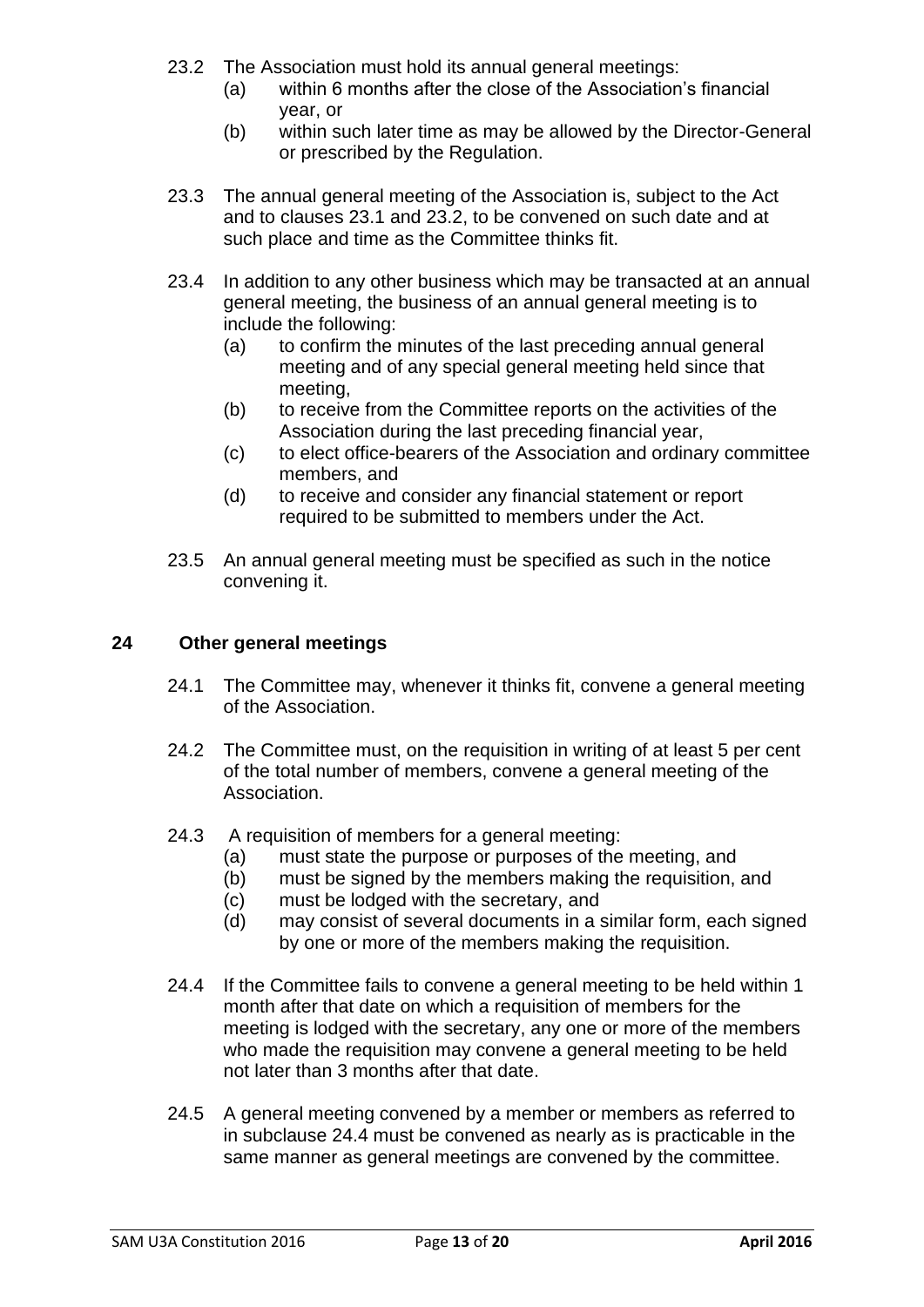# **25 Notice of general meetings**

- 25.1 Unless the nature of the business proposed to be dealt with at a general meeting requires a special resolution of the Association, the secretary must give at least 14 days' notice of the date fixed for the holding of the general meeting to each member specifying the place, date and time of the meeting and the nature of the business proposed to be transacted at the meeting.
- 25.2 If the nature of the business proposed to be dealt with at a general meeting requires a special resolution of the Association, the secretary must give at least 21 days' notice of the date fixed for the holding of the general meeting, to each member specifying, in addition to the matter required under subclause 25.1, the intention to propose the resolution as a special resolution. Such a meeting is a special general meeting.
- 25.3 No business other than that specified in the notice convening a general meeting is to be transacted at the meeting except, in the case of an annual general meeting, business which may be transacted under subclause 23.4.
- 25.4 A member desiring to bring any business before a general meeting may give notice in writing of that business to the secretary who must include that business in the next notice calling a general meeting given after receipt of the notice from the member.

# **26 Quorum for general meetings**

- 26.1 No item of business is to be transacted at a general meeting unless a quorum of members entitled under this constitution to vote is present during the time the meeting is considering that item.
- 26.2 Seven members present at the start time of the meeting (being members entitled under this constitution to vote at a general meeting), constitutes a quorum for the transaction of the business of a general meeting.
- 26.3 If within half an hour after the appointed time for the commencement of a general meeting a quorum is not present, the meeting:
	- (a) if convened on the requisition of members, is to be dissolved, and
	- (b) in any other case, is to stand adjourned for at least 7 days to a date, time and place specified at the time of the adjournment by the person presiding at the meeting or communicated by written notice in accordance with Clause 39.
- 26.4 If at the adjourned meeting a quorum is not present within half an hour after the time appointed for the commencement of the meeting, the members present, being at least 3, will constitute a quorum.

# **27 Presiding member**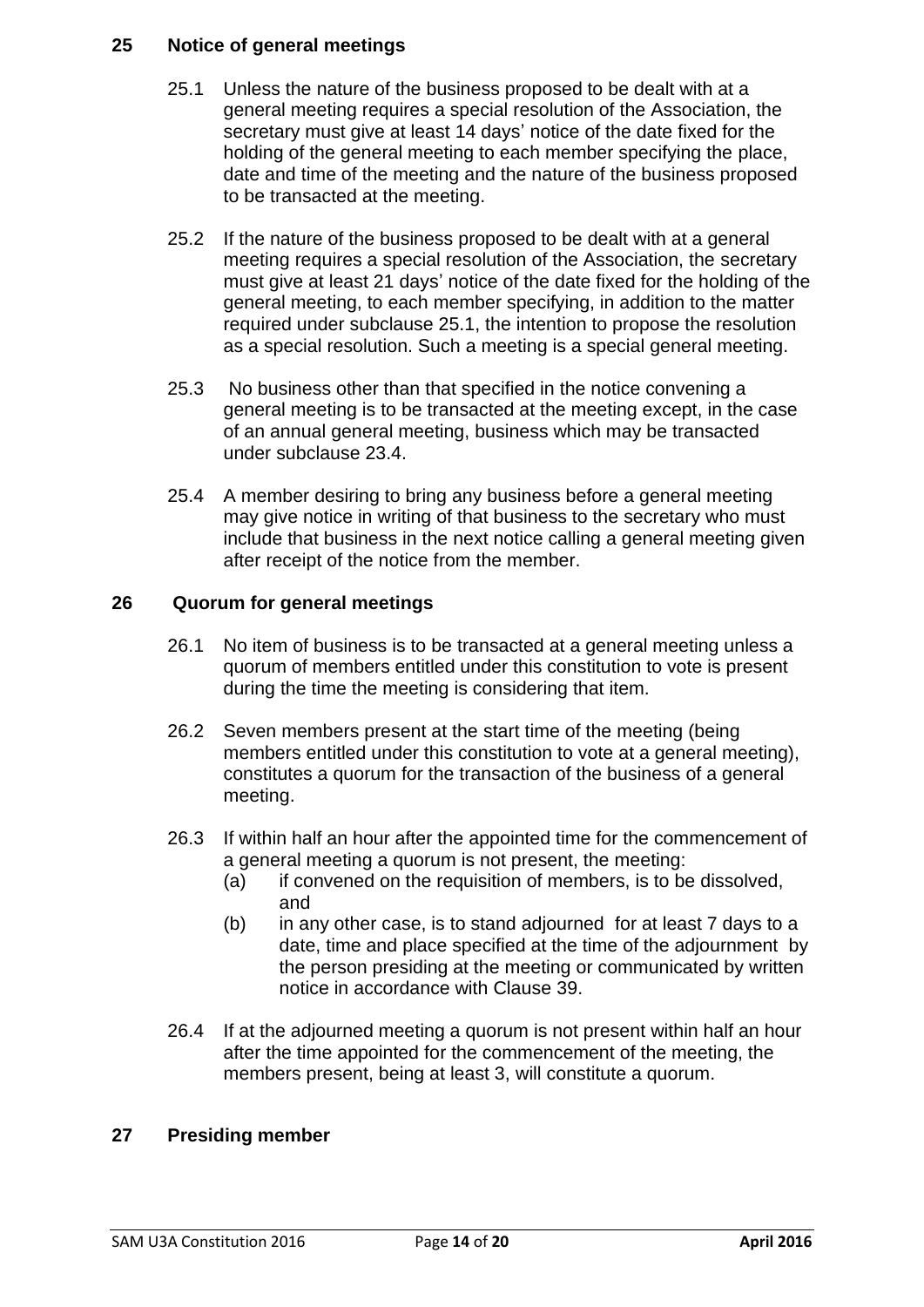- 27.1 The president or, in the president's absence, the vice-president, is to preside as chairperson at each general meeting of the association.
- 27.2 If the president and the vice-president are absent or unwilling to preside, the members present must elect one of their number to preside as chairperson at the meeting.

# **28 Adjournment**

- 28.1 The chairperson of a general meeting at which a quorum is present may, with the consent of the majority of members present at the meeting, adjourn the meeting to another time and place, but no business is to be transacted at an adjourned meeting other than the business left unfinished at the meeting at which the adjournment took place.
- 28.2 If a general meeting is adjourned for 14 days or more, the secretary must give written or oral notice of the adjourned meeting to each member of the association stating the place, date and time of the meeting and the nature of the business to be transacted at the meeting.
- 28.3 Except as provided in subclauses (1) and (2), notice of an adjournment of a general meeting or of the business to be transacted at an adjourned meeting is not required to be given.

#### **29 Making of decisions**

- 29.1 A question arising at any general meeting of the Association including the annual general meeting is to be determined by a show of hands or by a ballot if the meeting so determines.
- 29.2 A general resolution must be passed by a simple majority vote.
- 29.3 A special resolution must be specified as such and may only be passed by the Association in accordance with section 39 of the Act, that is by at least 75% of votes cast at the meeting.

# **30 Voting**

- 30.1 On any question arising at a general meeting of the association a member has one vote only.
- 30.2 In the case of an equality of votes on a question at a general meeting, the chairperson of the meeting is entitled to exercise a second or casting vote. If the chairperson declines to exercise a casting vote, the question is decided in the negative.
- 30.3 A member is not entitled to vote at any general meeting of the Association unless all money due and payable by the member to the Association has been paid.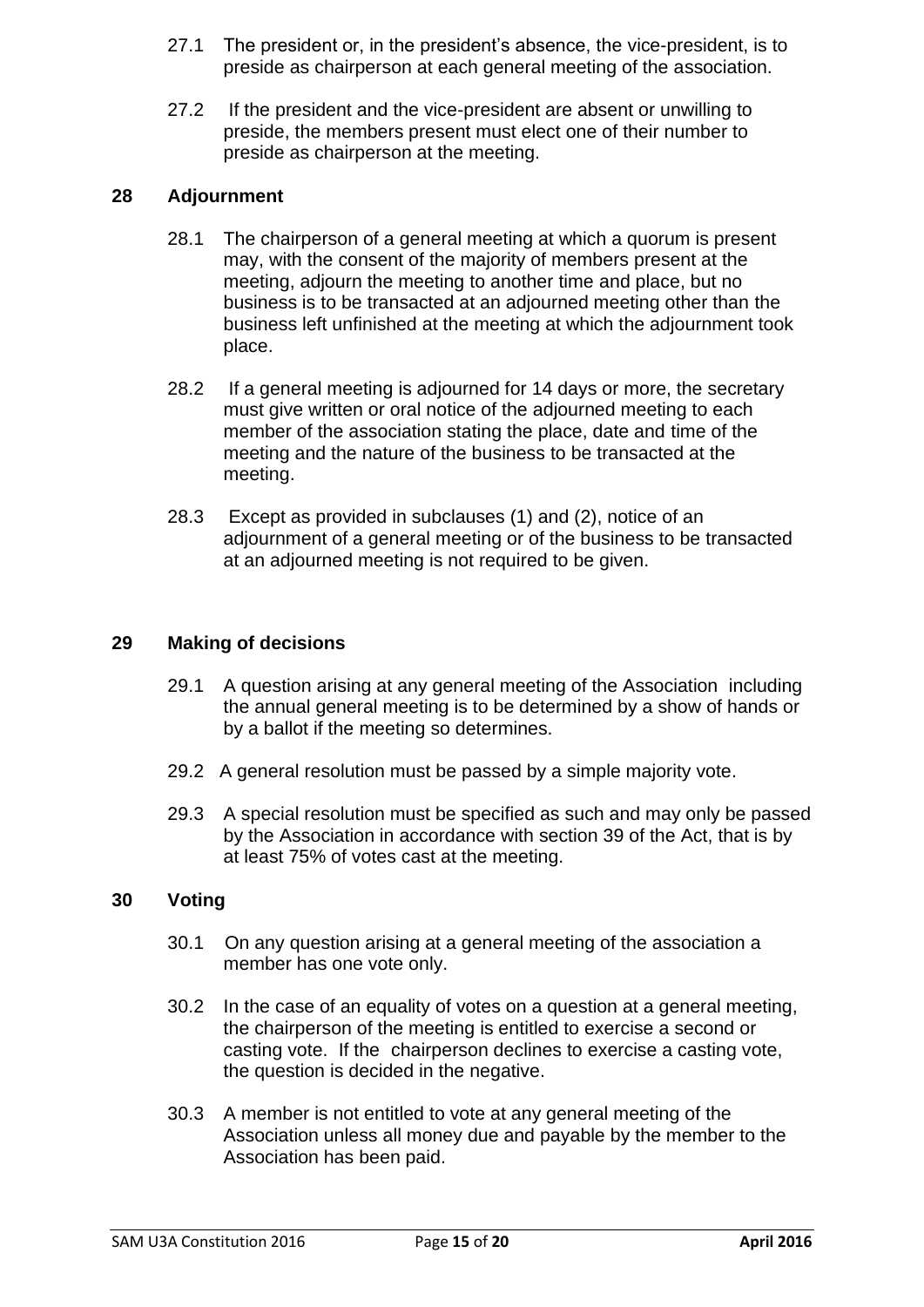# **31 Proxy votes not permitted**

All votes will be cast personally, and proxy voting will not be permitted.

#### **32 Postal ballots**

- 32.1 The Association may hold a postal ballot to determine any issue or proposal (other than an appeal under clause 12).
- 32.2 A postal ballot is to be conducted in accordance with Schedule 3 to the Regulation.

# **PART 6. FINANCIAL MATTERS**

#### **33 Financial matters generally**

- 33.1 The funds of the Association are to be derived from entrance fees and annual subscriptions of members, donations and such other sources as the Committee determines.
- 33.2 All money received by the Association must be deposited as soon as practicable and without deduction to the credit of the Association's bank or other authorised deposit-taking institution account.
- 33.3 The treasurer must, as soon as practicable after receiving any money, issue an appropriate receipt.
- 33.4 Subject to any resolution passed by the Association in general meeting, the funds of the Association are to be used in pursuance of the objects of the Association in such manner as the Committee determines.
- 33.5 All cheques, drafts, bills of exchange, promissory notes and other negotiable instruments must be signed by any 2 members of the Committee or the Association, being members authorised to do so by the Committee.
- 33.6 All payments must be authorised or approved by the Committee.

#### **34 Financial year**

The financial year of the Association is:

- (a) For the period of time commencing on the incorporation of the Association and ending on the following  $30<sup>th</sup>$  September, and
- (b) each period of 12 months after the expiration of the previous financial year of the association, commencing on  $1*$  October and ending on the following 30<sup>th</sup> September.

#### **35 Insurance and licences**

The association may effect and maintain such insurance and licences as the Committee determines.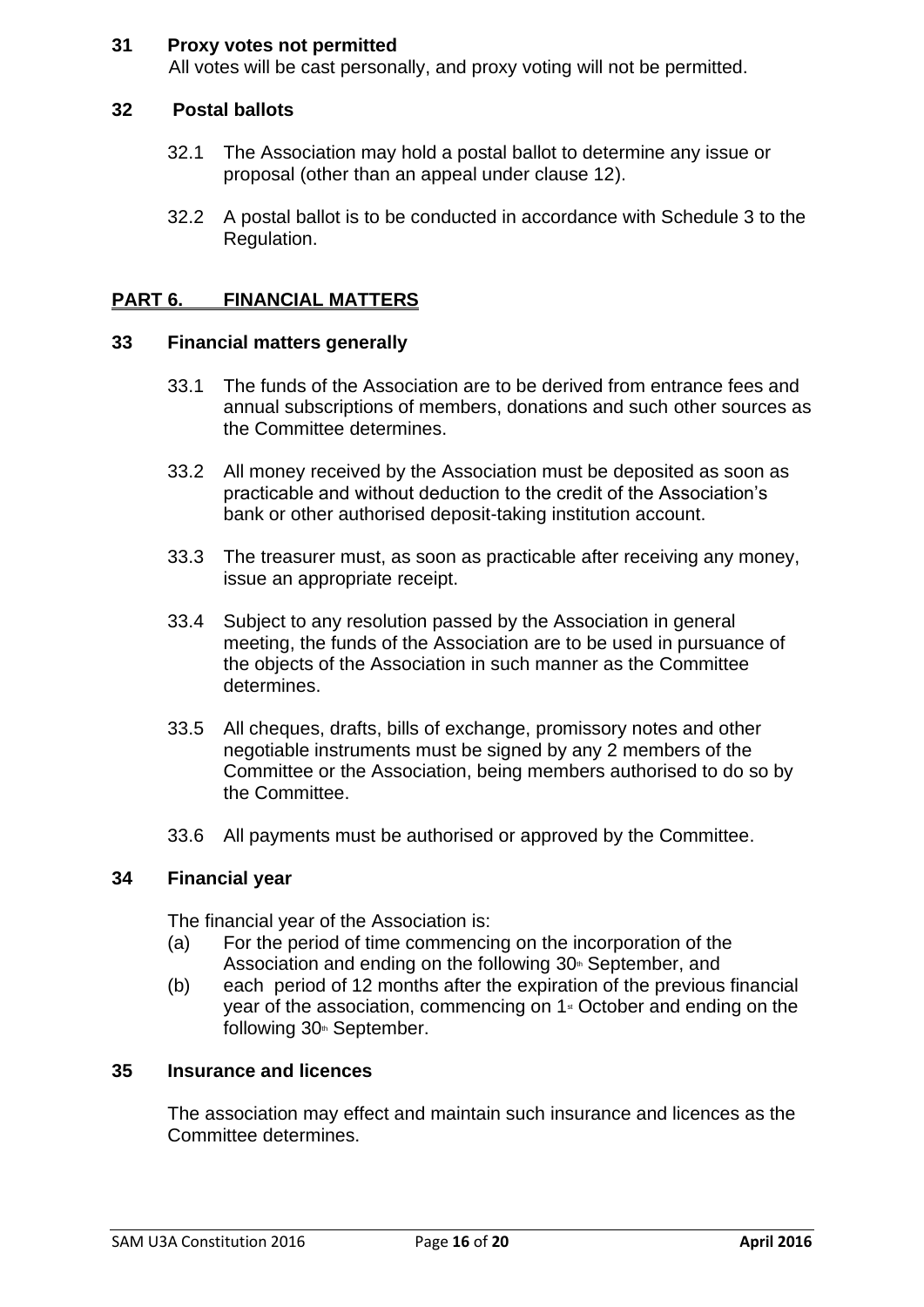# **PART 7. MISCELLANEOUS MATTERS**

# **36 Change of name, objects and constitution**

An application to the Director-General for registration of a change in the association's name, objects or constitution in accordance with section 10 of the Act is to be made by the public officer or a Committee member.

# **37 Custody of books etc**

Except as otherwise provided by this constitution, the public officer must keep in his or her custody or under his or her control all records, books and other documents relating to the association.

# **38 Inspection of books etc**

- 38.1 The following documents must be open to inspection, free of charge, by a member of the association at any reasonable hour:
	- (a) records, books and other financial documents of the association,
	- (b) minutes of all committee meetings and general meetings of the association.
	- (c) this constitution, which will meet this requirement if it is available for downloading from the Association website
- 38.2 A member of the association may obtain a copy of any of the documents referred to in subclause 38.1 (a) and (b) on payment of a fee of not more than \$1 for each page copied.

# **39 Service of notices**

- 39.1 For the purpose of this constitution, a notice may be served on or given to a person:
	- (a) by delivering it to the person personally, or
	- (b) by sending it by pre-paid post to the address of the person, or
	- (c) by sending it by facsimile transmission or some other form of electronic transmission to an address specified by the person for giving or serving the notice.
- 39.2 For the purpose of this constitution, a notice is taken, unless the contrary is proved, to have been given or served:
	- (a) in the case of a notice given or served personally, on the date on which it is received by the addressee, and
	- (b) in the case of a notice sent by pre-paid post, on the date when it would have been delivered in the ordinary course of post,
	- (c) in the case of a notice sent by facsimile transmission or some other form of electronic transmission, on the date it was sent or, if the machine from which the transmission was sent produces a report indicating that the notice was sent on a later date, on that date and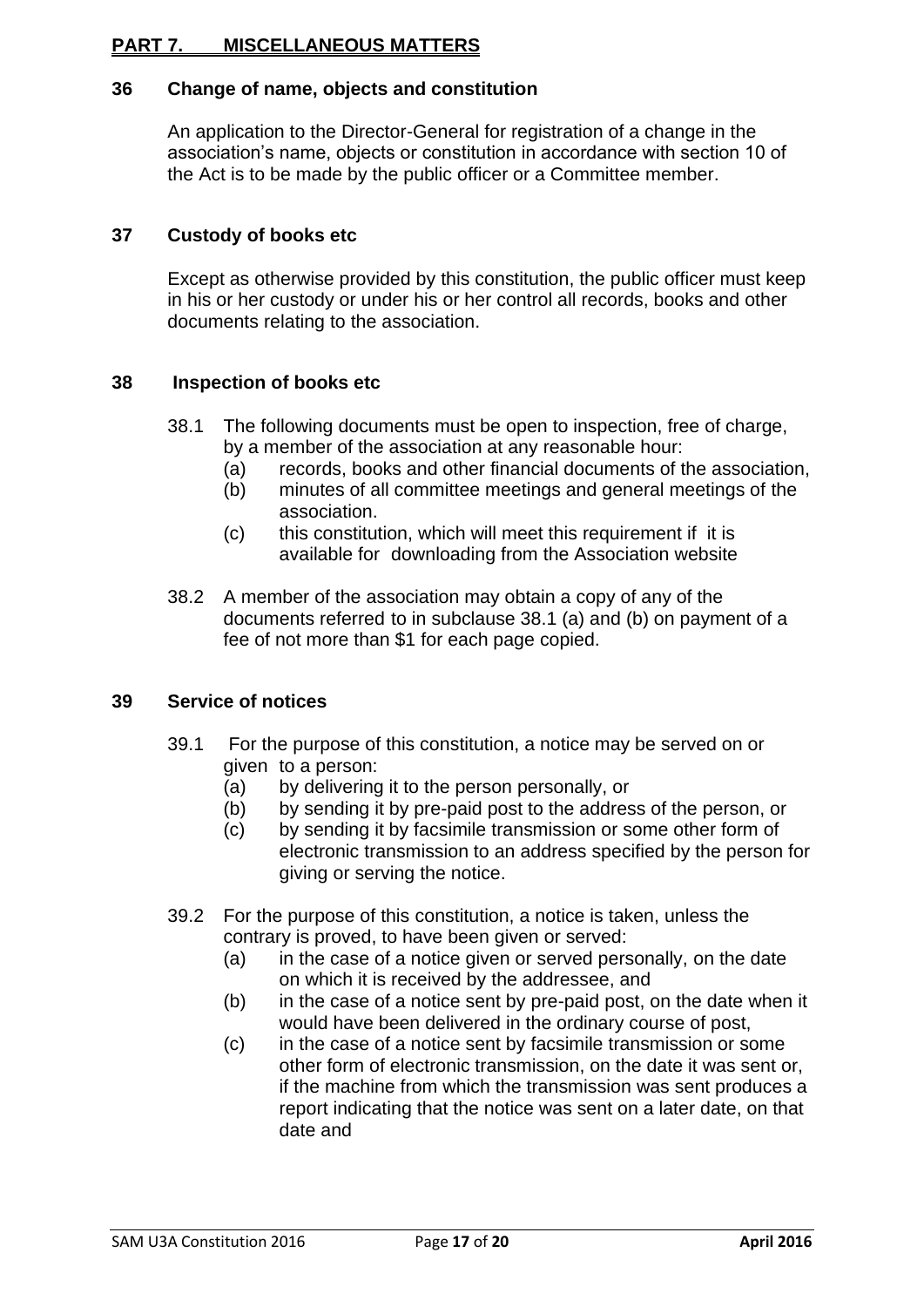(d) in the case of a notice sent to members generally by inclusion on the Association newsletter or by posting on the Association website.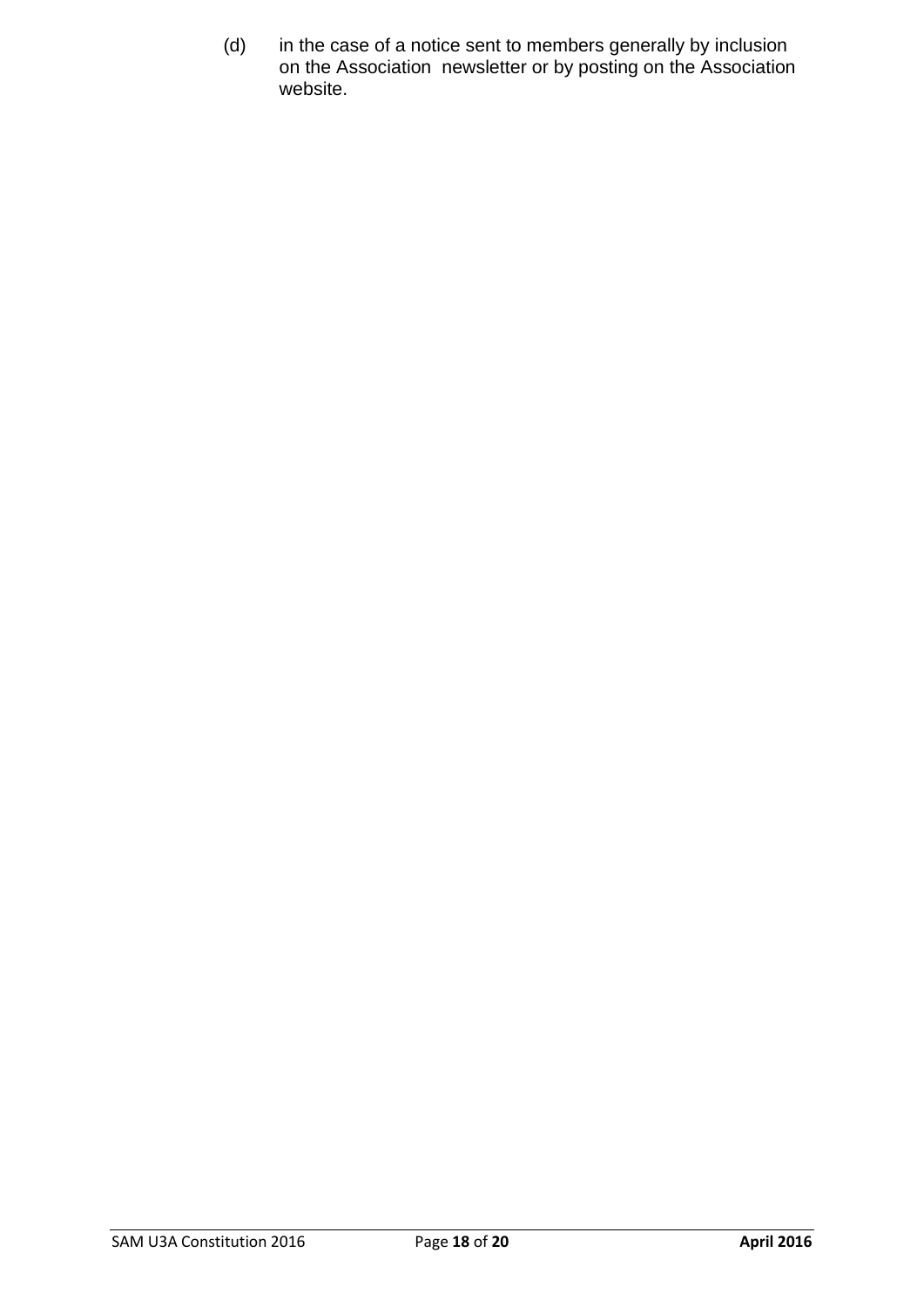Based on the philosophy of the UK founder of the U3A movement, Dr. Peter Laslett.

- To provide affordable learning opportunities for older people, using the skills and abilities of the members themselves.
- Those who learn shall teach and those who teach shall learn, and there shall be no distinction between the two.
- There shall be no qualifications for membership, and no awards, degrees or diplomas shall be given.
- The emphasis shall be on learning for the love of it, and shall include an emphasis on the values of making things and improving skills of all kinds.
- Learning shall take place in a friendly, supportive, social environment.
- Those joining a U3A shall pay for its upkeep.
- There shall be no payment to any person (member or non-member) for teaching or providing a service to members except in the case of reimbursement for such expenses as travel, photocopying, etc.
- The curriculum of a U3A shall be determined by the needs/preferences of members and according to the resources available to it.
- To be at all times, non-political and non-sectarian in our approach